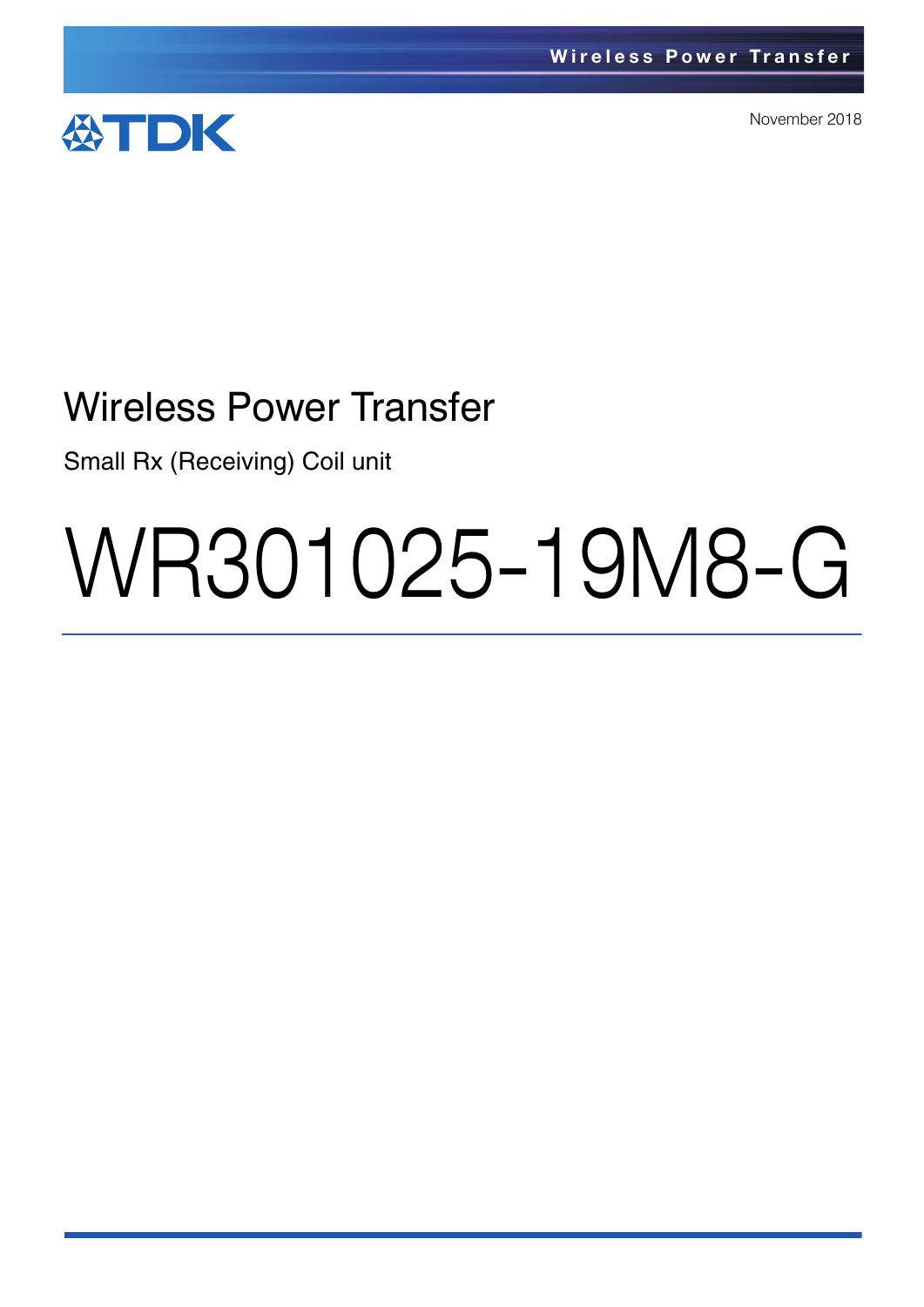## **Wireless Power Transfer**

Small Rx (Receiving) Coil unit

## **Overview of WR301025-19M8-G**

#### **FEATURES**

- ◯ Receiving coils for Wireless Power Transfer.
- ◯ Flexible sheet type is used.
- O These coils are designed for Max 2w output
- O Custom design is available based on each design requirements.
- O Halogen-free.

#### **SHAPE & DIMENSIONS**



#### **ELECTRICAL CHARACTERISTICS**

#### **CHARACTERISTICS SPECIFICATION TABLES**

| L x W dimensions | <b>Thickness</b> | Inductance<br>[100kHz, 1Vrms] | <b>DC</b> resistance<br>$[25^{\circ}C]$ | Part No.        |  |
|------------------|------------------|-------------------------------|-----------------------------------------|-----------------|--|
| (mm)             | (mm)max.         | (µH)                          | $(\Omega)$ max.                         |                 |  |
| $30 \times 10$   | 0.52             | 12.8                          | 27. ا                                   | WR301025-19M8-G |  |

#### **IC REFERENCE INFORMATION**

| IC                 | Manufacturer material name | <b>Web</b> |
|--------------------|----------------------------|------------|
| Please contact us. |                            |            |

RoHS Directive Compliant Product: See the following for more details.https://product.tdk.com/info/en/environment/rohs/index.html Halogen-free: Indicates that Cl content is less than 900ppm, Br content is less than 900ppm, and that the total Cl and Br content is less than 1500ppm.

t Please be sure to request delivery specifications that provide further details on the features and specifications of the products for proper and safe use. Please note that the contents may change without any prior notice due to reasons such as upgrading.

公TDK